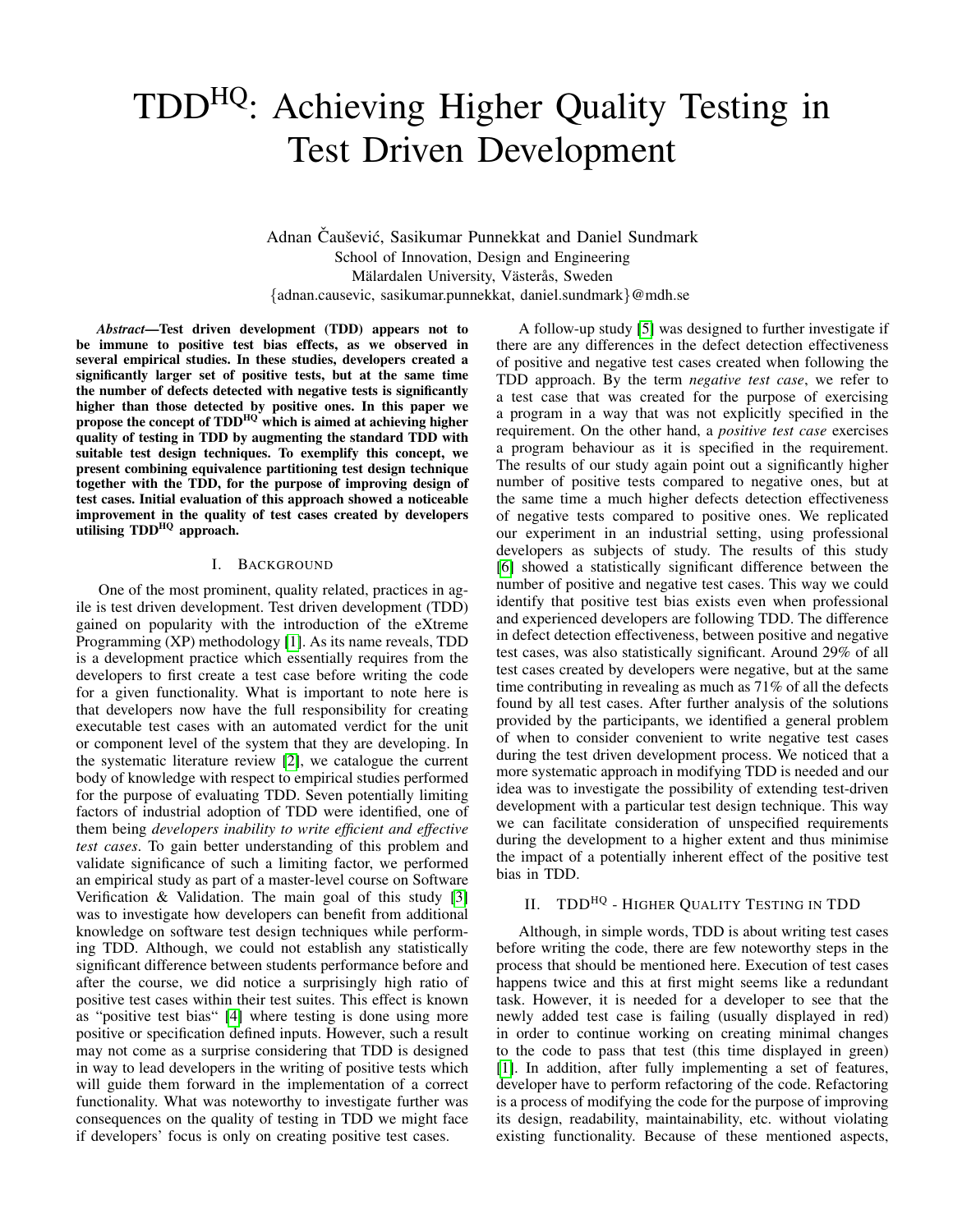TDD is sometimes refereed as a "red-green-refactor" process. In the definition of TDD there is no explicit guidance on how a developer should design and add a new test case. The reason for this problem is very obvious. TDD is a development practice and not a test design technique. Test data is usually formed from usage examples and serve as a safety net to detect potential miss-implementation of required functionality. In other words, test cases created using TDD could be considered as a by-product of the development process. But, often they are not. Many agile teams see the value in having a high number of automated test cases created at such an early (unit level) stage of software product development and value those tests as a considerable addition to the overall testing effort. It is known that benefits, mostly in terms of cost, are significant when defects are detected at the early stage of development [\[7\]](#page-3-6). However, as we discussed in the previous section, test cases created in TDD are *not designed to detect defects* but rather to provide confidence in the correctness of implemented functionality. In order to increase a defect detection effectiveness of test cases created when using test driven development, we are proposing a modification to the standard TDD process flow, named *TDDHQ - Higher Quality Testing in Test Driven Development*, detailed in Figure [1.](#page-1-0)

## • A - Choosing Quality Improvement Aspect

When testing software product, members of quality assurance teams investigate various aspects of product quality: functionality, performance, security, usability, robustness, etc. For them, it is important to cover both functional and nonfunctional quality features. However, developers tend to focus mainly on the functional aspects of software quality, as it was noticed in our previous empirical studies. This is why it is needed for a developer to explicitly choose an aspect of quality improvement during test driven development which will further guide designing of subsequent test cases.

• B - Selecting Test Design Technique

After deciding on the quality improvement aspect that should be in the focus of the current iteration, one of the appropriate test design technique should be selected. It is however important that this test design technique directly contribute to the previously chosen quality improvement aspect. In case there is a possibility to select two or more complementary test design techniques, developers could choose to iterate the process flow with the same quality improvement aspect but each time using a different test design technique for the same feature.

• Check Whether More TCs for B in A

Once the quality improvement aspect and the test design technique are determined, a classical *red-green* phase of TDD is conducted. Since a particular test design technique could require (by design) creation of several test cases, it is important to reflect if more test cases are needed for a given test design technique selected in B to satisfy a quality improvement aspect selected in A. If more test cases are needed, an additional *redgreen* phase should be conducted for each test case individually.

• Check Whether All Q.I. Aspects Covered

After fully implementing a feature with the specific quality improvement aspect in mind and using the appropriate test



<span id="page-1-0"></span>Fig. 1. TDD<sup>HQ</sup> additions to standard TDD Process Flow

design technique(s), developers could iterate through the implementation of the selected feature with a new A-B combination, or choose to continue with adding new features, if they exists. Sometimes, the decision on usage of the set of A-B combinations could be taken upfront, for all features by developer itself, or it could be enforced at the organisational level as a development policy implied to all development teams.

## *A. Combinations of A and B*

By using the general TDD<sup>HQ</sup> process flow (Figure [1\)](#page-1-0), a specific instance of the process could be created purely based on the combinations of quality improvement aspects and test design techniques selected (A and B). Let us assume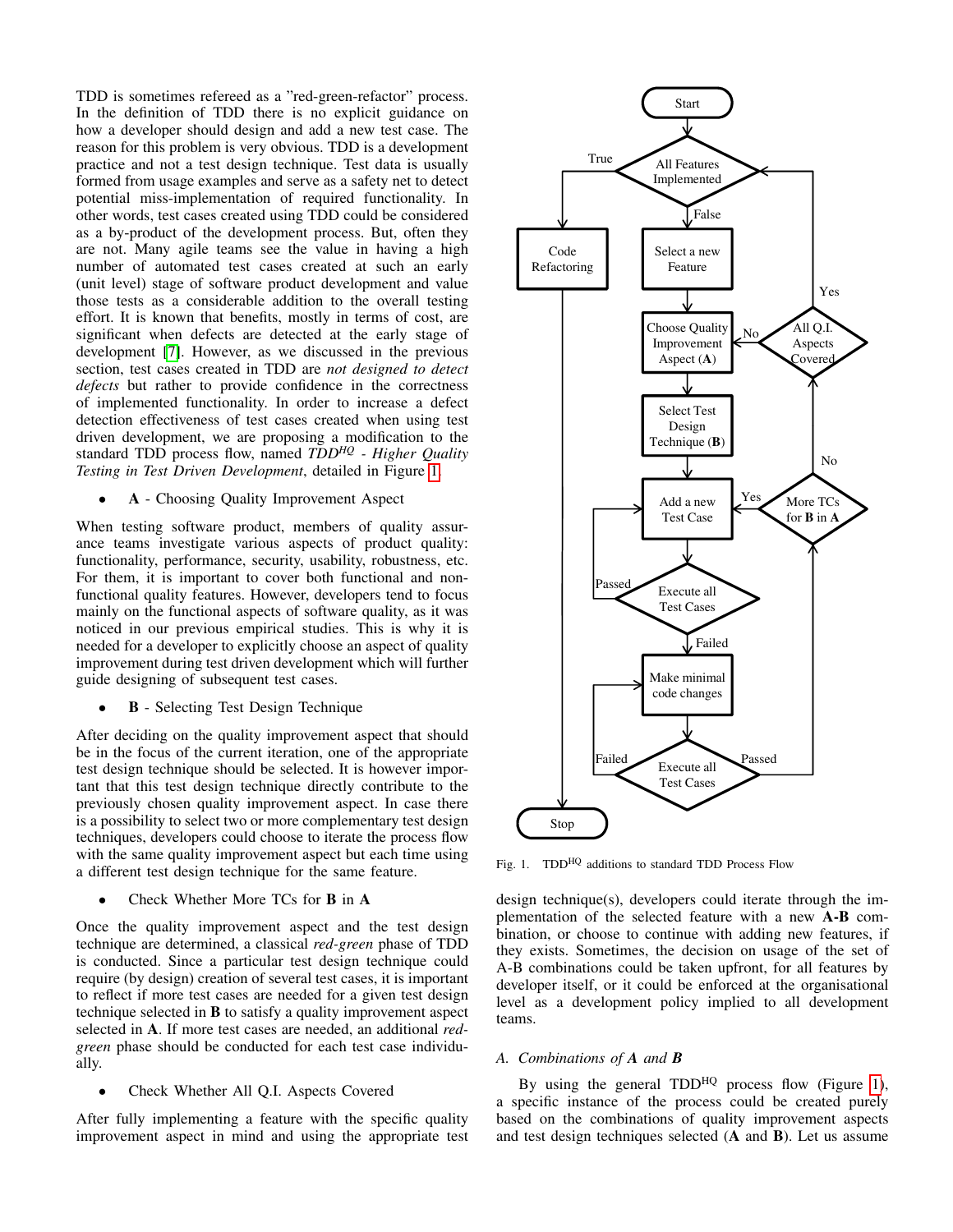that a developer would like to use a *classical* TDD process for implementing a new feature. Focusing on functionality as quality improvement aspect and using functional testing as a test design technique, developers can continue working using accustomed traditional TDD flow. If, on the other hand, developers would like to increase robustness of their software product, set of combinations provided in Table [I](#page-2-0) could be one example of how to achieve such a goal. Those combinations are used as well in the empirical evaluation of our approach, detailed in Section [III.](#page-2-1)

<span id="page-2-0"></span>

| TABLE I. | A-B COMBINATION FOR INCREASED ROBUSTNESS IN TDD |            |                          |  |  |  |
|----------|-------------------------------------------------|------------|--------------------------|--|--|--|
|          | Step                                            |            |                          |  |  |  |
|          |                                                 | Functional | Functional testing       |  |  |  |
|          |                                                 | Robustness | Equivalence partitioning |  |  |  |

### <span id="page-2-1"></span>III. EVALUATION OF THE PROPOSED APPROACH

To better understand the potential improvements and the overall effect that our proposed approach might have on the software product quality, an empirical study was conducted in an academic environment. The experiment was setup with one goal in mind. We wanted to investigate if choosing set of A-B combinations for increased robustness in TDD (Table [I\)](#page-2-0) when following the  $TDD^{HQ}$  process flow, will significantly increase the defect detection effectiveness of the produced test cases. For that purpose, a following research question was defined:

# RQ: *Does the usage of TDDHQ improve defect detection effectiveness of test cases?*

By a defect detection effectiveness of test cases, we consider test case's ability to detect a defect in the code. This way, for each test case, we have a number of how many defects a particular test case can reveal. In order to realistically measure the quality of testing we need to essentially have access to an ideal test suite which is capable of finding all the defects. Our approach here will be to approximate such an ideal test suite by combining all the test suites developed by several individual developers working on the same problem. Given such a set of multiple implementations and associated test suites, we are then able to cross-compare the ability of test cases to find defects. This is a similar approach we used in our previous empirical studies ( [\[5\]](#page-3-4), [\[6\]](#page-3-5)). In order to test the goal of the experiment, with respect to the stated research question, the following null and alternative hypotheses were formulated:

- $H^1_{\ 0}$ There is a difference in the quality of tests of *TDD* and *TDDHQ* participants.
- $H^1$ <sub>a</sub> There is no difference in the quality of tests of *TDD* and *TDDHQ* participants.

Subjects of the experiment are 22 master students admitted to the course on Software Verification & Validation (V&V) at Mälardalen University in Sweden during the autumn semester of 2012. The experiment was part of the hands-on laboratory assignment within the V&V course, and the subjects earned credits for the participation. Students were informed that the final grade for the course will be calculated only based on the written exam and their performance during the laboratory work will not affect the final grade. However, they had to fully complete their assignment. Similarly as in our previous studies, this experiment used a bowling game score calculator

problem. The specification for this was based on the Bowling Game Kata. Participants in the TDD<sup>HQ</sup> group were instructed to use TDD in combination with equivalence partitioning test technique to develop software solutions. Participants in the TDD group were instructed to use traditional TDD approach for software development. Detailed information about the prob-lem and instructions are provided on first authors webpage<sup>[1](#page-2-2)</sup>. To avoid problems with subjects' unfamiliarity with the JUnit testing framework and/or Eclipse IDE, a dedicated lecture on the usage of both in TDD was provided to students as well as several hands-on assignments. In addition, subjects were given an Eclipse project code skeleton with one simple test case at the beginning of the experiment. Subjects worked individually on the implementation and were randomly assigned to follow either TDD or TDD<sup>HQ</sup> approach. Their work was not time-boxed and subjects were given an opportunity to work on the implementation until they have enough quality confidence in the submitted solution. Experiment participants were instructed, upon finalising their software implementation, to upload the source code together with the test cases to Blackboard, the course management tool.

Table [II](#page-2-3) presents aggregated data of our participants test cases categorised by type of the test case and experiment group who created them. Looking at the overall number of test cases there is no significant difference, since TDD<sup>HQ</sup> group created around 5% less test cases than TDD group. By using just positive test cases from both groups we detected 355 defects, while negative test cases contributed with 1268 defects. This is one more evidence how valuable negative test cases are as part of any test suite. Looking at the differences between the groups we can observe that TDD<sup>HQ</sup> group detected around 17% more defects in total, but if we look only at the negative test cases, the increase in defect detection is around 20%. With this study we are mainly focusing on the quality of produced test cases by measuring number of defects they can detect in the code. Since this code is also written by our participants, we can as well observe number of defects found in the code of our experiment participants' groups. In total, code of TDD<sup>HQ</sup> group had around 26% less defects than code of TDD group. Only looking at the defects detected by negative tests, TDD<sup>HQ</sup> group had as much as 31% less than TDD group. Interestingly, more positive defects (around 8%) are detected in TDD<sup>HQ</sup> group.

<span id="page-2-3"></span>TABLE II. AGGREGATED DATA

|                 | Test Cases   |                     | Defects Detected |                   | Defects Found |                   |
|-----------------|--------------|---------------------|------------------|-------------------|---------------|-------------------|
|                 | Distribution |                     | by Test Cases    |                   | in Code       |                   |
| Test Type       | <b>TDD</b>   | $\mathit{TDD}^{HQ}$ | <b>TDD</b>       | TDD <sup>HQ</sup> | TDD           | TDD <sup>HQ</sup> |
| Positive        | 124          | 116                 | 169              | 186               | 171           | 184               |
| <b>Negative</b> | 108          | 103                 | 576              | 692               | 749           | 519               |
| Total           | 232          | 219                 | 745              | 878               | 920           | 703               |

This data is also used to address the research question. The Mann-Whitney nonparametric test was used in order to test the  $H_{0}^{1}$  null hypotheses with  $\alpha = 0.05$ . We can not reject stated hypothesis (p-value is 0.2370851), leading to the conclusion that there is no statistically significant difference in the quality of tests produced by participants of our experiment when following TDD and TDD<sup>HQ</sup> approach. Similarly to several previously published experiments on TDD, this study was also performed in an academic setting. Therefore, external

<span id="page-2-2"></span><sup>1</sup>[http://www.mrtc.mdh.se/](http://www.mrtc.mdh.se/~acc01/tddhq/)∼acc01/tddhq/